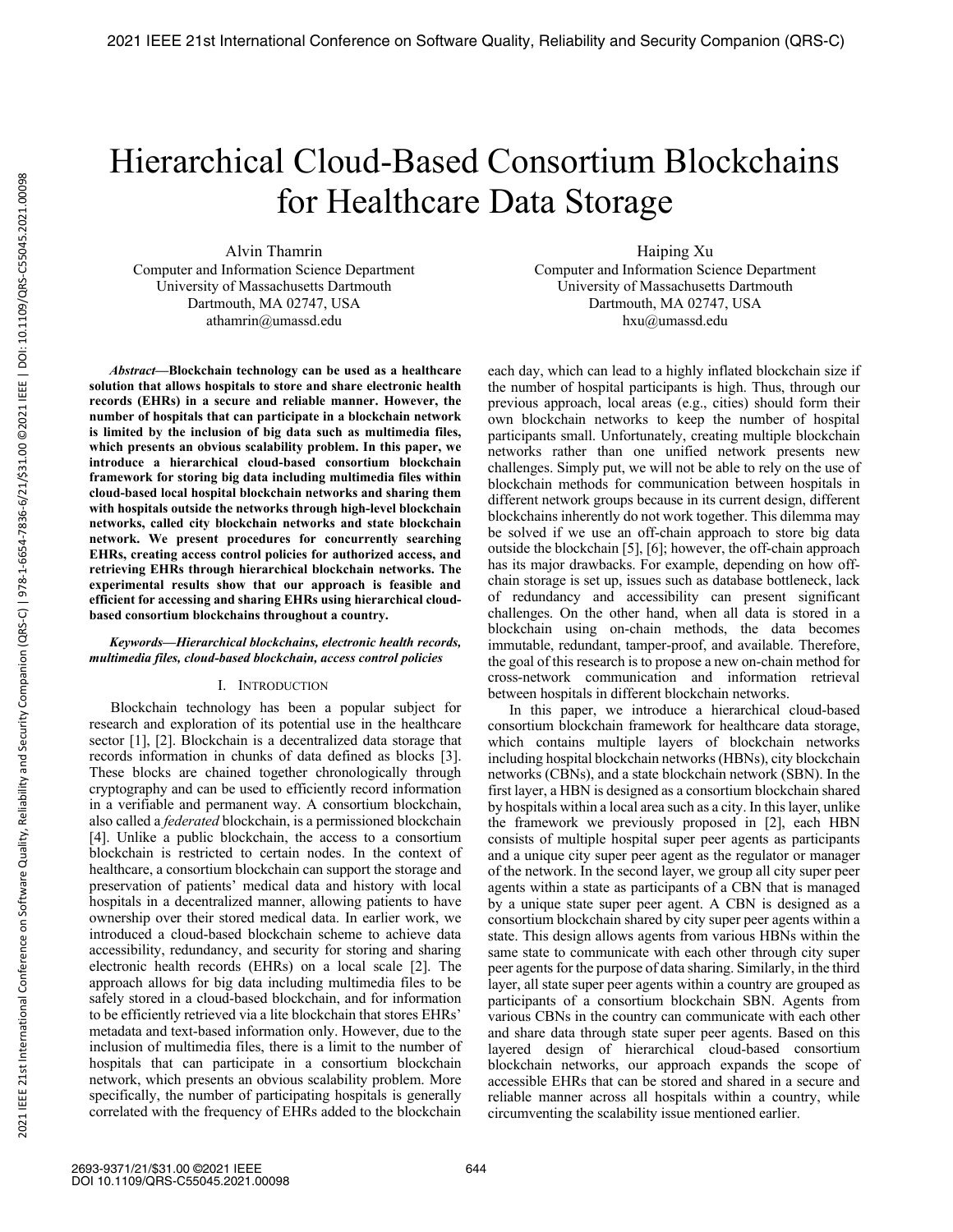# II. RELATED WORK

There have been many previous efforts to develop effective storage and sharing systems using the blockchain technology. Such research typically utilizes off-chain approaches to deal with the problem of storing sensitive data or big data in blockchain systems. Su et al. proposed a secure data sharing solution for sensitive financial data using blockchain and proxy re-encryption technology [5]. In their approach, sensitive data are stored in off-chain distributed databases; while access control rules, hash value and storage address of the data are stored in the blockchain. Jeong et al. proposed a video surveillance storage and sharing system using the Hyperledger Fabric platform [6]. The video themselves are encrypted and stored off-chain using distributed InterPlanetary file system (IPFS); while the metadata of the video is stored in the blockchain. Additionally, the videos can only be viewed (not downloaded) by authorized users via a CDN (Content Delivery Network), a network used for transmitting encrypted videos. Wang and Song proposed a blockchain framework using an attribute-based cryptosystem for the development of a secure EHR storage and sharing system [7]. In their approach, the EHRs are stored in the cloud with their metadata recorded in the blockchain. Unlike the common off-chain approach described above, our on-chain approach stores all data in the blockchain through a cloud-based blockchain scheme, which provides the advantages of a complete blockchain storage solution in terms of data immutability, integrity, and availability.

The existing research on novel designs in blockchain architecture is summarized as follows. Cui et al. proposed a compacted directed acyclic graph (CoDAG)-based blockchain protocol to be used in the field of Industrial Internet of Things (IIoT) [8]. The authors introduced and developed protocols and algorithms to maintain and secure their proposed CoDAG-based IIoT architecture. Fernandes et al. proposed a scalable blockchain scheme for sharing EHRs among patients, healthcare professionals, and health institutions [9]. In their proposed blockchain architecture, one blockchain is used to record patient visits, while another blockchain is created for each health institution to record links to EHRs that are stored in external systems. Egala et al. proposed a decentralized Internet of Medical Things (IoMT) smart healthcare system, called Fortified-Chain, which provides a decentralized EHR and automation of smart contract-based services without compromising the security and privacy of the system [10]. In their approach, a blockchain-based distributed data storage system (DDSS) network consists of peers associated with a hospital storing patient medical data. A subset of patient noncritical information is generated and published to a global DDSS network that supports communication between third-party healthcare services and local DDSS networks. Although the above approaches proposed novel blockchain architectures to facilitate communication among peers, they all use external storage to store sensitive information or big data. Unlike these approaches, we introduce a hierarchical blockchain architecture to create an effective cloud-based on-chain system for storing and sharing EHRs among hospitals from different cities and states. By allowing different blockchain networks located in different cities and states to communicate and share data with each other, we can effectively spread the storage of EHRs across multiple blockchains used by different networks. Thus, our

hierarchical blockchain approach provides a scalable solution for storing sensitive information and big data in cloud-based blockchain networks across the country.

There is also a lot of research discussing how to implement access control mechanisms in blockchain systems to prevent unauthorized access to confidential data by unwanted users. Buzachis et al. proposed a Blockchain-as-a-Service based solution for Health Information Exchange (BaaS-HIE) activities to address security issues in health information system such as patient privacy, medical record integrity, fine-grained access control, and private and auditable healthcare data sharing [11]. Their approach involves the use of a private blockchain based on Ethereum protocol and smart contracts as access control management for medical records. Xia et al. proposed a blockchain-based system called MeDShare, which was developed to solve the problem of sharing medical data between data custodians in a trust-less environment [12]. The design employs smart contracts and an access control mechanism to trace and monitor the behavior of any stored data, so that once any violation of data permissions is detected, the offending user will have access revoked. Guo et al. proposed a hybrid architecture of blockchain and edge nodes to facilitate EHR management [13]. Attribute-based multi-signature scheme and attribute-based encryption scheme were used to authenticate a user's signature without revealing sensitive information and to encrypt EHR data, which are stored separately on the edge nodes. In contrast to the mechanisms described above, our approach involves the implementation of different scopes of role-based access control (RBAC) policies [14] that restrict user access to EHRs stored in different healthcare facilities in different cities and states. There are three layers of networks in our approach, each implementing its own RBAC policies, namely local hospital-wide policies, city-wide policies, and statewide policies. As a result, our method provides a more comprehensive and reliable mechanism than other methods because it is designed to work in a larger environment.

#### III. A FRAMEWORK FOR HIERARCHICAL BLOCKCHAINS

#### *A. Hierarchical Cloud-Based Consortium Blockchains*

The architecture of hierarchical cloud-based consortium blockchains consists of three layers of blockchain networks: hospital, city, and state layers. As shown in Fig. 1, the hospital layer consists of multiple HBNs, each of which involves several hospitals located within a city and their end users (i.e., doctors, nurses, and patients). To simplify matters, in this paper, we define a city as a general term for any form of governmental jurisdiction below the state level. A cloud-based and lite block scheme is implemented in an HBN, allowing big data to be stored in a cloud-based blockchain without incurring scalability issues for regular peers [2]. Each hospital is represented by a hospital super peer agent *βHOS*, who maintains its private cloud. A number of agents *βHOSs* representing various hospitals within a city handle the approval or rejection of requests from end users, represented by regular peer agents *βREPs*, on access to a patient's EHRs stored in a cloud-based blockchain of an HBN. An HBN is directly connected to a city super peer agent *βCIT* that acts as a network regulator and representative of the city. In the city layer, there are a number of CBNs, each of which involves a number of city super peer agents *βCITs* from the same state. A CBN is directly connected to a state super peer agent *βSTA* that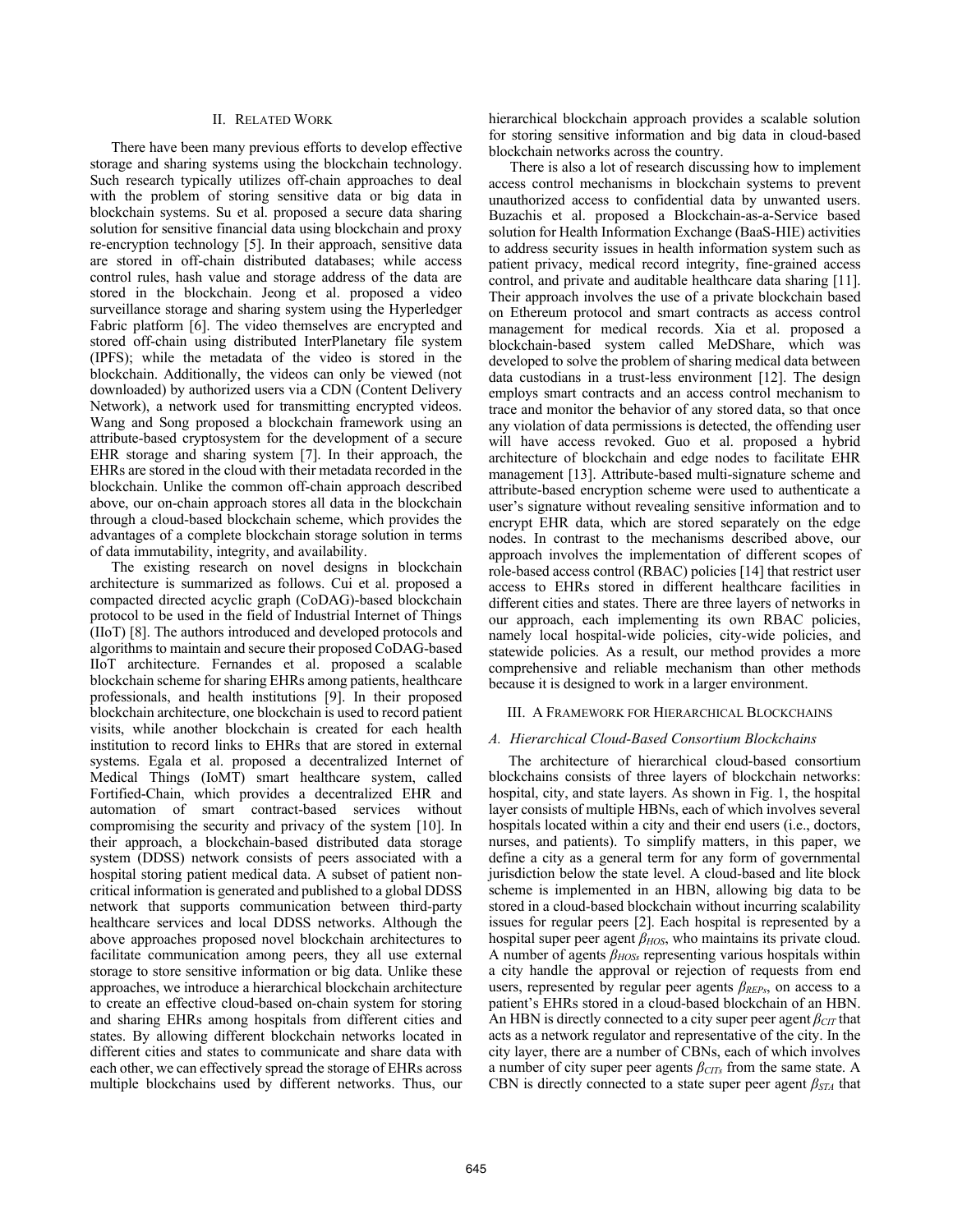acts as a network regulator and representative of the state. Unlike the hospital and city layer, the state layer contains only one SBN, which involves all state super peer agents *βSTAs* from the country.



Fig.1. The architecture of hierarchical cloud-based consortium blockchains

Note that the purpose of this hierarchical design is to allow searching and retrieving EHRs from various hospitals across cities and states through city super peer agents *βCITs* and state super peer agents *βSTAs*. The details about searching and retrieving EHRs across cities and states are described in Section IV. In the following sections, we define the block structure in the blockchain of HBN, CBN and SBN.

## *B. Block Record Types and State / City Blocks*

There are two different types of block records that can be stored in an SBN's state blockchain. These are statewide record for access control policies *SRACP* and statewide access record *SRAR*. A record *SRACP* stores the access control policies enforced by the relevant state super peer agent *βSTA* in the SBN, which is established to check for any requests concerning the access of a patient's EHRs stored in HBNs across states. An *SRACP* is defined as a triple  $(P, L, T)$ , where P is a set of policies; L is a set of locations (states, cities, and hospitals) where the policies must be enforced; and *T* is the timestamp when the policies are created. Unlike an *SRACP*, a record *SRAR* stores access requests or search information of a patient's EHRs in hospitals across states, and it serves as a history log that keeps track of regular peer actions to ensure accountability. A record  $SR_{AR}$  is defined as 5tuple  $(N, D, O, T, I)$ , where  $N$  is the request number associated with the requestor and the requestee; *D* is the details of the request; *O* is the outcome of the request, which can be approved or rejected; *T* is the time when the request is created; and *I* is the index link that points to the nearest previous block that contains an *SRAR* of the same regular peer. This enables all access records of a regular peer to be linked together in a linked list for efficient retrieval of access records.

Similarly, a city block shares the same structure as that of a state block and stores city-wide records for access control policies *CRACP* and city-wide access record *CRAR*. A record *CRACP* stores the access control policies enforced by the relevant city super peer agent *βCIT* in a CBN, which is established to check for any requests concerning the access of a patient's EHRs stored in HBNs across cities within the same state; while a record *CRAR* stores access requests or search information of a patient's EHRs in hospitals across cities within the same state. Fig. 2 shows the same structure of a new state or city block *Bh+*<sup>1</sup> from a state or city blockchain, respectively, where *h* is the length of the current blockchain.

| <b>Block <math>B_{h+1}</math></b> |                                          |                          |                      |  |  |  |
|-----------------------------------|------------------------------------------|--------------------------|----------------------|--|--|--|
| Header                            | (State / City) Block Records             | <b>Verification Info</b> |                      |  |  |  |
| $hash(B_h)$                       | <b>Access Control</b><br><b>Policies</b> | <b>Access Records</b>    | $hash(B_{h+1})$      |  |  |  |
| Time Stamp                        | $SR_{ACP-1}/CR_{ACP-1}$                  | $SR_{AR}$ 1/ $CR_{AR}$ 1 |                      |  |  |  |
| <b>Block ID</b>                   | $\cdots$                                 | $\cdots$                 | $ds[B_{h+1}]_V$ list |  |  |  |
| BC Length: h                      | $SR_{ACP}$ $n$ / $CR_{ACP}$ $n$          | $SR_{AR}$ / $CR_{AR}$ /  |                      |  |  |  |

Fig. 2. The structure of a new state or city block  $B_{h+1}$ 

From the figure, we can see that block  $B_{h+1}$  consists of three sections: header, state or city block records, and verification information. The header section contains the previous block's hash value  $hash(B_h)$ , the timestamp when  $B_{h+1}$  is created, the block ID of *Bh+*1, and the current blockchain length *h*. The state or city block records section contains two lists of records (*SRACP* records, *SRAR* records) or (*CRACP* records, *CRAR* records), respectively. The verification information section contains the hash value of  $B_{h+1}$  and a list of digital signatures  $ds[B_{h+1}]_v$ , where each peer *v* is a city or state super peer who approves  $B_{h+1}$  during the consensus process. Note that the purpose of developing the SBN and multiple CBNs is to facilitate accessing EHRs across states and cities; however, a patient's EHRs are not stored in a state block or a city block; instead, they are recorded in a hospital block of a blockchain of an HBN.

## *C. Block Record Types and Hospital Blocks*

Unlike city and state blockchains, a hospital blockchain in an HBN can be one of two blockchain variants: the cloud-based hospital blockchain (CHB) and its simplified version, called lite hospital blockchain (LHB) [2]. A CHB stores the same block record types as in its corresponding LHB, but contains any number of multimedia files that do not exist in the LHB. There are four different types of block records that can be stored in a CHB or an LHB, namely *HRUPR*, *HRACP*, *HRMER*, and *HRAR*. A record *HRUPR* stores the user profile and account information of a regular peer in an HBN. An *HRUPR* is defined as a 6-tuple (*I*, *N*, *R*, *U*, *S*, *T*), where *I* is the regular peer's identification in the HBN; *N* is the regular peer's full name; *R*, *U* and *S* are the regular peer's private key, public key and secret symmetric key, respectively; and *T* is the timestamp when the *HRUPR* is created. An *HRUPR* is created whenever a peer's user profile is updated or when a new peer joins the HBN. A record *HRACP* stores access control policies enforced by the relevant hospital super peer agent  $\beta_{HOS}$  in the HBN. An  $HR_{ACP}$  has the same structure as an *SRACP* in a state blockchain, except that the set of locations contain only the names of hospitals as an *HRACP* only records access control policies related to the hospitals within the same city. An *HRACP* is created to check any requests regarding access to a patient's EHRs stored in different hospitals within the same city where the patient currently resides. A record *HRMER* stores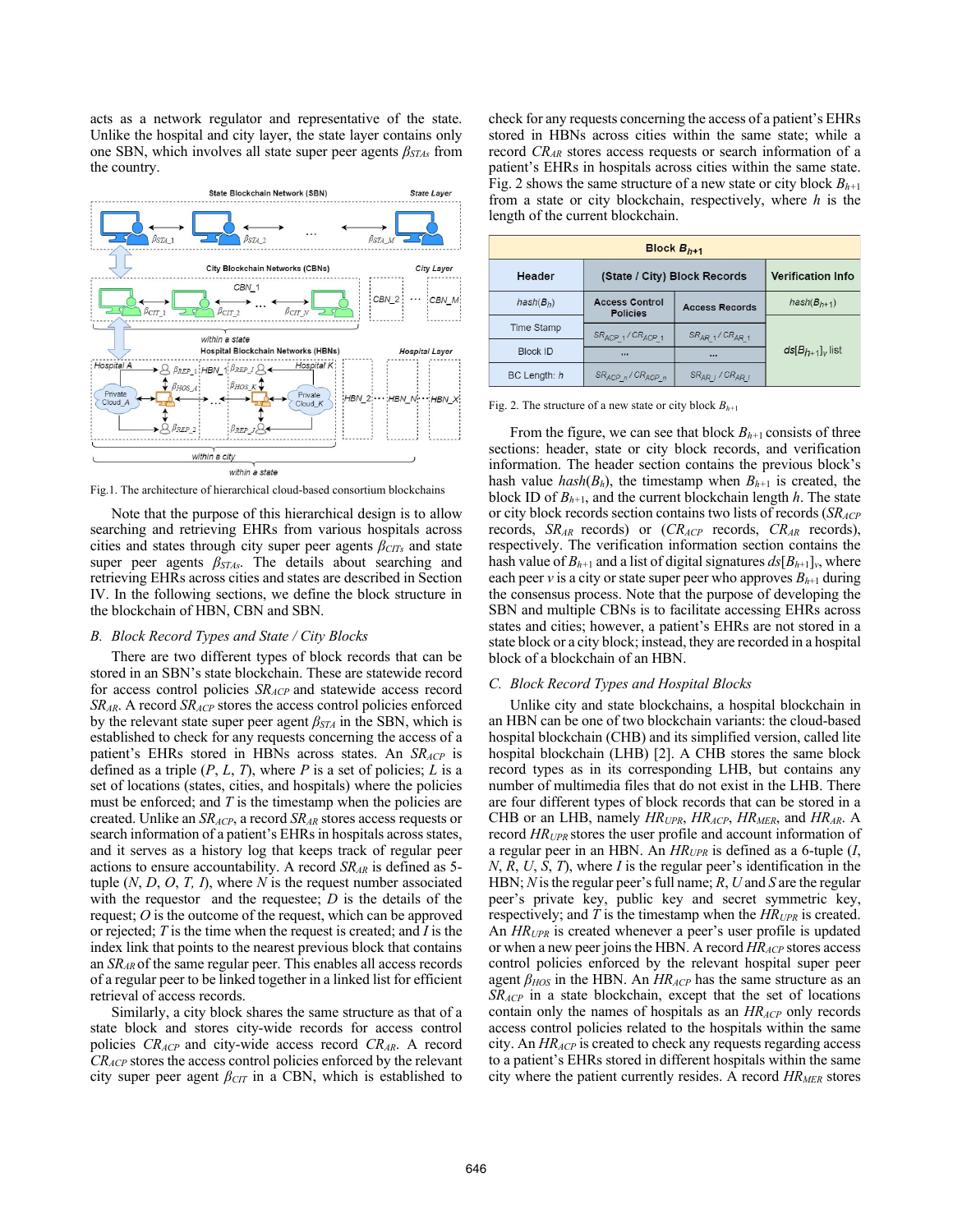medical reports of a patient as well as the metadata of the associated multimedia files resulting from a doctor's visit. An *HR<sub>MER</sub>* is defined as 6-tuple  $(I, H, X, M, T, I)$ , where *I* are the identifications of all peers involved in the doctor's visit, including the patient, the nurse and the doctor; *H* is the name of the hospital visited by the patient; *X* includes a summary of the visit and any text-based medical data; *M* is the metadata of any multimedia files generated from the doctor's visit; *T* is the timestamp when the *HRMER* record is created; and *I* is the index link that points to the nearest previous block that contains an *HRMER* record of the same patient. Finally, a record *HRAR* stores access requests or search information of a patient's EHRs in hospitals within the same city. The structure of an *HRAR* is the same as that of an *SRAR* in a state blockchain. Note that the *HRAR* records were not included in our earlier design [2]; however, they become necessary for a hospital super peer agent to validate previous searches and accesses in the HBN and ensure accountability by tracking regular peer actions, just as the city or state super peer agent does in the CBN or SBN, respectively. Fig. 3 shows the structure of a new cloud-based block  $CB_{h+1}$ with the four types of hospital block records, where *h* is the length of the current blockchain.

| Cloud-based Block CB <sub>h+1</sub> |                               |                                          |                     |                   |  |  |
|-------------------------------------|-------------------------------|------------------------------------------|---------------------|-------------------|--|--|
| Header                              | <b>Hospital Block Records</b> |                                          |                     |                   |  |  |
| $hash(LB_h)$                        | <b>User Profiles</b>          | <b>Access Control</b><br><b>Policies</b> | <b>Medical</b>      | Access<br>Records |  |  |
| $hash(CB_h)$                        |                               |                                          | Records             |                   |  |  |
| Time Stamp                          | HRUPR 1                       | HR <sub>ACP 1</sub>                      | $HR_{MER}$ 1        | $HR_{AR}$ 1       |  |  |
| <b>Block ID</b>                     |                               |                                          |                     |                   |  |  |
| CHB Length: h                       | HR <sub>UPR</sub> m           | HR <sub>ACP</sub> n                      | HR <sub>MER</sub> o | HRAR p            |  |  |
| <b>Verification Info</b>            | <b>Multimedia Files</b>       |                                          |                     |                   |  |  |
| $hash(LB_{h+1})$                    | Multimedia File 1             |                                          |                     |                   |  |  |
| $hash(CB_{h+1})$                    | 111                           |                                          |                     |                   |  |  |
| $ds[CB_{h+1}]_V$ list               | Multimedia File k             |                                          |                     |                   |  |  |

Fig. 3. Cloud-based block *CBh+*<sup>1</sup> in a hospital blockchain

As shown in the figure, a new block  $CB_{h+1}$  consists of four sections: header, hospital block records, multimedia files, and verification information. The header section contains the hash values of the previous cloud and lite blocks, i.e., *hash*(*CBh*) and  $hash(LB_h)$ , the timestamp when  $CB_{h+1}$  was created, the block ID, and the length *h* of the current blockchain. The hospital block records section contains any number of records *HRUPR*, *HRACP*, *HRMER*, and *HRAR*. The multimedia files section contains any number of multimedia files compressed together with their metadata recorded in the associated *HRMER*. Lastly, the verification information section contains the hash value of the header and hospital block records, i.e., *hash*(*LBh+*1), and the hash value of the header, hospital block records, and multimedia files, i.e., *hash*(*CBh+*1). This section also contains a list of digital signatures  $ds[CB_{h+1}]v$ , where each peer *v* is an agent  $\beta_{HOS}$ , who approves  $CB_{h+1}$  during the consensus process. While not shown, a lite block  $LB_{h+1}$  shares the same structure as  $CB_{h+1}$  but with the multimedia files section removed.

# *D. Block Generation and the Approval Process*

Let state super peer agent *βSTA-<sup>Ψ</sup>* be the one who generates a new state block  $B_{h+1}$ . Algorithm 1 shows the procedure for generating and approving the new state block  $B_{h+1}$  before it is added to the state blockchain.

#### **Algorithm 1: Generating and Approving a New State Block**

- **Input:** A list of state block records Ξ containing records *SRACP*, *SRAR*, and the total number of state super peer agents *λ*.
- **Output:** A new state block  $B_{h+1}$  digitally signed by the majority of state super peer agents.
- 1. Create an empty state block  $B_{h+1}$
- 2. Verify and add *hash*(*Bh*), time stamp, block ID, and current blockchain length  $h$  to the header section of  $B_{h+1}$
- 3. **for** each state block record  $\varphi$  in the list of records  $\Xi$ <br>4. Encrypt  $\varphi$  and add it to the state block records sec
- Encrypt  $\varphi$  and add it to the state block records section of  $B_{h+1}$
- 5. Calculate  $hash(B_{h+1})$  and add it to the verification section of  $B_{h+1}$
- 6. Create digital signature  $ds[B_{h+1}]$ *Ψ* using  $hash(B_{h+1})$
- 7. Add  $ds[B_{h+1}]\psi$  to the  $ds[B_{h+1}]\psi$  list in the verification section of  $B_{h+1}$
- 8. Let  $\rho$  be a list of all other state super peer agents
- 9. Broadcast  $B_{h+1}$  to each element  $v$  in  $\rho$  and request approval digital signature *ds*[*Bh*+1]*<sup>v</sup>* asynchronously
- 10. **while** (*not* timeout) and (the size of  $ds[B_{h+1}]_v$  list  $\leq \lambda/2$ )
- 11. **if** received  $ds[B_{h+1}]_y$  is valid, add it to  $ds[B_{h+1}]_y$  list in  $B_{h+1}$ <br>12. **else** discard  $ds[B_{h+1}]_y$
- else discard  $ds[B_{h+1}]_v$
- 13. **if** (timeout) **return** *null* // not approved by the majority
- 14. **else return** *Bh*+1

According to the algorithm, agent *βSTA-<sup>Ψ</sup>* first creates an empty state block *Bh*+1, and then completes the header section in *B<sub>h+1</sub>*. For each state block record  $\varphi$  in the record list Ξ,  $β_{STA\cdot\Psi}$ encrypts it using its public key before adding it to the state block records section in  $B_{h+1}$ . In the following steps, it calculates the hash value *hash*(*Bh*+1), creates the digital signature *ds*[*Bh*+1]*Ψ*, and adds them to the verification section in  $B_{h+1}$ . During the approval phase (i.e., the consensus process), agent *βSTA-<sup>Ψ</sup>* broadcasts *Bh*+1 to all other state super peer agents and requests their digital signatures. If  $B_{h+1}$  has been validly signed by the majority of the state super peer agents before timeout,  $B_{h+1}$  is then returned as a newly approved state block. Due to the adoption of identical block structure for city blocks, the block generation and approval process are similar for a new city block in a city blockchain. For block generation of a new hospital block and its approval process, refer to earlier work [2].

# IV. SEARCHING AND RETRIEVING EHRS IN HIERARCHICAL CLOUD-BASED CONSORTIUM BLOCKCHAINS

In this section, we show the steps involved in searching and retrieving a patient's EHRs across different layers in our hierarchical blockchain approach. In the first step, all hospitals, cities and states are searched concurrently through their super peer agents for the locations of the hospitals that store the patient's EHRs. In the second step, the system seeks the patient's permission and creates the access control policies to enable retrieval of the patient's EHRs. In the third step, the patient's EHRs are retrieved from the hospitals based on the specified access control policies.

## *A. Concurrent Searches for Hospital Locations*

Finding where a particular patient's EHRs are stored in a country involves all of the super peer agents in the three layers of our hierarchical blockchain network structure. To better illustrate the flow of the search process, we break it down into three tasks: searching for EHRs across hospitals within the same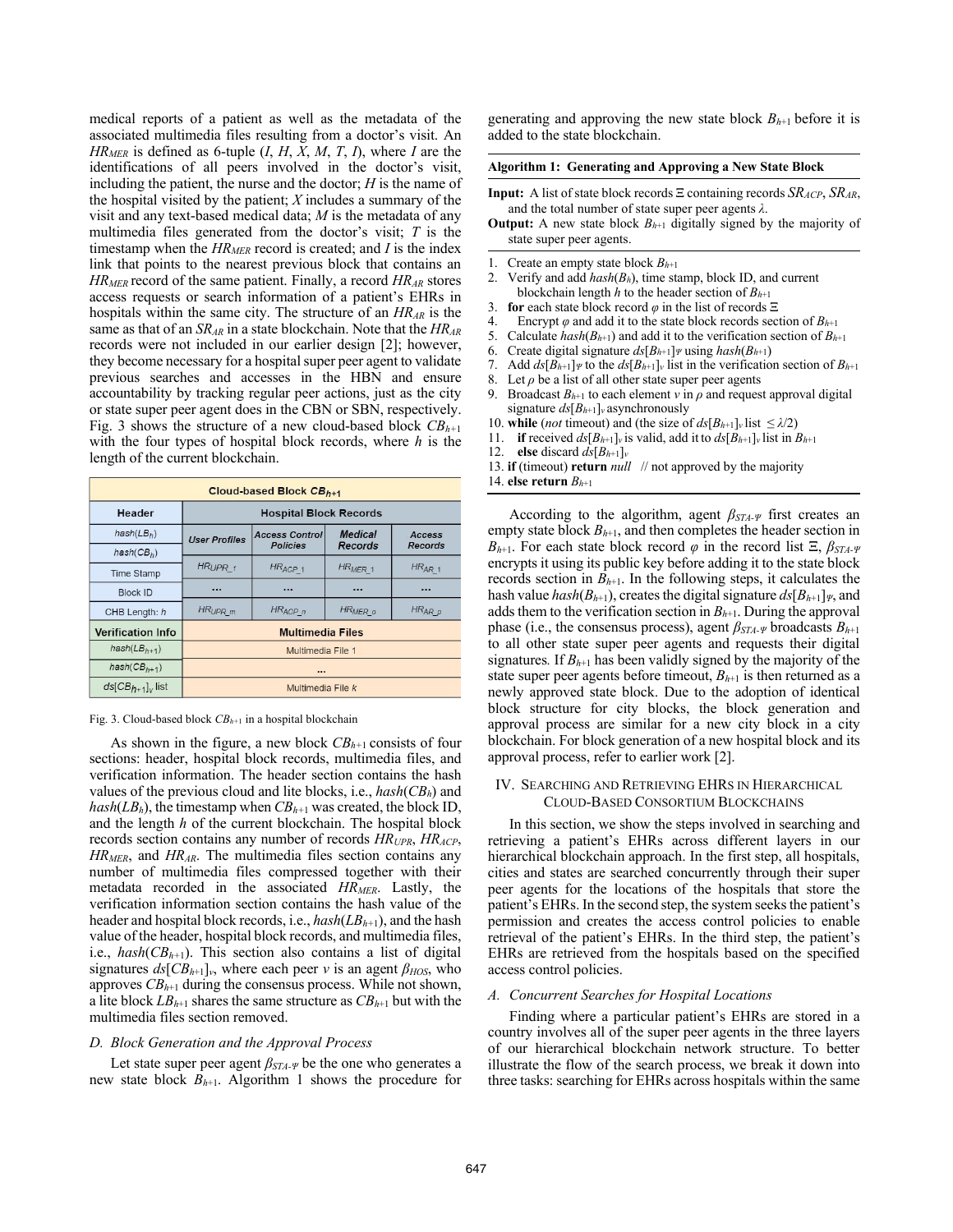city; searching for EHRs across cities within the same state; and searching for EHRs across states within a country. Algorithm 2 details how to search for a patient's EHRs stored in different hospitals within the same city to which the requestor belongs. The process is initiated by a requestor (e.g., a doctor) who sends a request to its hospital super peer agent *βHOS* to search for hospitals that contain patient *p*'s EHRs within a city. Agent *βHOS* then forwards the request to its city super peer agent  $\beta_{\text{CIT}}$ , who starts the searching process.

## **Algorithm 2: Searching for Hospitals with a Patient's EHRs within the Same City by a City Super Peer Agent** *βCIT*

**Input:** A search request for hospitals containing patient *p*'s EHRs **Output:** A list of hospitals that contain patient *p*'s EHRs

- 1. Let  $\rho_h$  list be the list of hospital super peers under  $\beta$ *CIT*'s jurisdiction
- 2. Let *ηh\_list* be an empty list of hospitals
- 3. **for** each  $\gamma_h$  in  $\rho_h$ \_list 4 forward the searc
- 4. forward the search request to *γ<sup>h</sup>* asynchronously, which invokes a search in hospital *h*
- 5. **while** (*not* timeout) or  $|\eta_h|$  *list*  $| := | \rho_h|$  *list*  $|$
- 6. **if** hospital *h* contains *p*'s EHRs in *γh*'s response
- **7.** add *h* to the list *ηh\_list*
- 8. **else continue //** *h* does not contain *p*'s EHRs in *γh*'s response
- 9. **return** the list *ηh\_list*

According to the algorithm, agent *βCIT* sends out concurrent requests to all hospital super peer agents under its jurisdiction in an HBN and waits for responses from them or until timeout. If *βCIT* receives a response from a hospital super peer agent *γ<sup>h</sup>* with *p*'s EHRs,  $\gamma_h$  is added to a hospital list  $\eta_h$  list, otherwise,  $\gamma_h$  is ignored. When all hospital super peer agents have responded or timed out, the hospital list  $\eta_h$  list is returned, which will be sent back to *βHOS*. Upon receiving the list of hospitals with patient *p*'s EHRs, *βHOS* contacts patient *p* for his/her consent and notifies the requestor of the list of hospitals approved by patient *p*.

The procedure of searching for a patient's EHRs across cities within the same state is performed by a state super peer agent  $\beta_{STA}$ . Similarly, the process is initiated by a requestor (e.g., a doctor) who sends a request to its hospital super peer agent *βHOS* to search for hospitals that contain patient *p*'s EHRs within a state. Agent  $\beta_{HOS}$  then forwards the request to its city super peer agent *βCIT*, who further forwards the request to its state super peer agent *βSTA*. Algorithm 3 shows how *βSTA* initiates concurrent searches in the state. According to the algorithm, agent *βSTA* sends out concurrent requests in a CBN to all city super peer agents under its jurisdiction and waits for responses from them or until it times out. Upon receiving the search request, each city super peer agent *γ<sup>c</sup>* executes Algorithm 2 to search for hospitals that contain patient  $p$ 's EHRs within a city. If  $\gamma_c$  returns a list of hospitals  $\eta_h$ <sub>list</sub> with *p*'s EHRs,  $\eta_h$ <sub>list</sub> is appended to the hospital list  $\eta_{c,h\_list}$ , otherwise,  $\gamma_c$ 's response is ignored. When all city super peer agents have responded or it times out, the hospital list  $\eta_c$ <sub>*h*</sub> list</sub> is returned, which will be sent back to  $\beta_{CIT}$ , who further sends the list back to *βHOS* for further processing as in the case of searching for EHRs across hospitals within the same city.

Finally, searching for a patient's EHRs across states within a country begins similarly with the previous procedure. The state super peer agent  $\beta_{STA}$ , who receives the request, initiates the concurrent searches by broadcasting the request to all other state super peer agents in the SBN. Each state super peer agent who receives the search request executes Algorithm 3 to search for hospitals that contain patient *p*'s EHRs within a state. All searching results will be sent back to *βSTA* and further processed as in the case of searching for EHRs across hospitals within the same state.

## **Algorithm 3: Searching for Hospitals with a Patient's EHRs within the Same State by a State Super Peer Agent** *βSTA*

**Input:** A search request for hospitals containing patient *p*'s EHRs **Output:** A list of hospitals that contain patient *p*'s EHRs

- 1. Let  $\rho_c$ <sub>*list*</sub> be the list of city super peers under  $\beta_{STA}$ 's jurisdiction
- 2. Let  $\eta_c$ <sub>h</sub> list be an empty list of hospitals;  $nResponse = 0$
- 3. **for** each *γ<sup>c</sup>* in *ρc\_list*
- 4. forward the search request to *γ<sup>c</sup>* asynchronously, which invokes *Algorithm* 2 to search within city *c*
- 5. **while** (*not* timeout) or *nResponse*  $!= | \rho_c |_{list} |$
- 6. **if**  $\gamma_c$  returns a list of hospitals  $\eta_h$ <sub>*list*</sub> with *p*'s EHRs
- 7. append  $\eta_h$  list to  $\eta_c$  *h* list;  $nResponse++$
- 8. **else** *nResponse*++; **continue //** *γ<sup>c</sup>* returns an empty list

9. **return** the list  $\eta_c$ <sub>h\_list</sub>

### *B. Creating Access Conrol Policies*

In our approach, we define access control policies as mandatory rules that specify which data in a blockchain can be accessed by participants based on their credentials. Thus, it is crucial that we assign appropriate permissions to each role or a participant with a certain role to prevent unauthorized access to medical data stored in the hierarchical blockchain networks [15]. Once the hospital locations containing a patient *p*'s EHRs are discovered and the list of approved hospitals is determined by *p*, corresponding RBAC policies can be created to allow access of *p*'s EHRs across hospitals, cities or states by participants with a certain role. As a general rule, RBAC policies related to accessing a patient's EHRs across hospitals, cities or states are stored in their corresponding blockchains in HBN, CBN or SBN as an *HRACP*, a *CRACP* or an *SRACP*, respectively. Below is an example policy C1 that can be stored as a *CRACP* in a CBN city blockchain.

#### policy C1 {

summary: William Johnson #001 from Hospital1 (City1) is allowed access to John Smith #002's EHRs in Hospital2 (City2). hospitals: City1.Hospital1; City2.Hospital2 role: doctor (William Johnson #001), patient (John Smith #002) condition: doctor e City1.Hospital1 && patient e City2.Hospital2 conclusion: approved by patient owners: *βCIT-City*1; *βCIT-City*<sup>2</sup> expiration: 10/29/2026 }

Policy  $C1$  specifies that Doctor William Johnson #001 from Hospital1 (City1) is allowed to access John Smith #002's EHRs in Hospital2 (City2). When hospital super peer agent *βHOS-Hospital*<sup>1</sup> on behalf of Doctor William Johnson #001 makes a request to hospital super peer agent *βHOS-Hospital*<sup>2</sup> to access patient John Smith #002's EHRs, *βHOS-Hospital*<sup>2</sup> consults with its city super peer agent *βCIT-City*<sup>2</sup> to verify access control policies stored in its *CR<sub>ACP</sub>*. Since policy  $C_1$  has been stored as a *CR<sub>ACP</sub>* in  $\beta_{CIT-City2}$ 's city blockchain within a CBN, *βCIT-City*<sup>2</sup> approves this access request. A state access control policy *SRACP* is similar to a city access control policy *CRACP*, but it specifies both the city and the state where the hospital is located. Below is an example policy S1 that can be stored as an *SRACP* in an SBN state blockchain.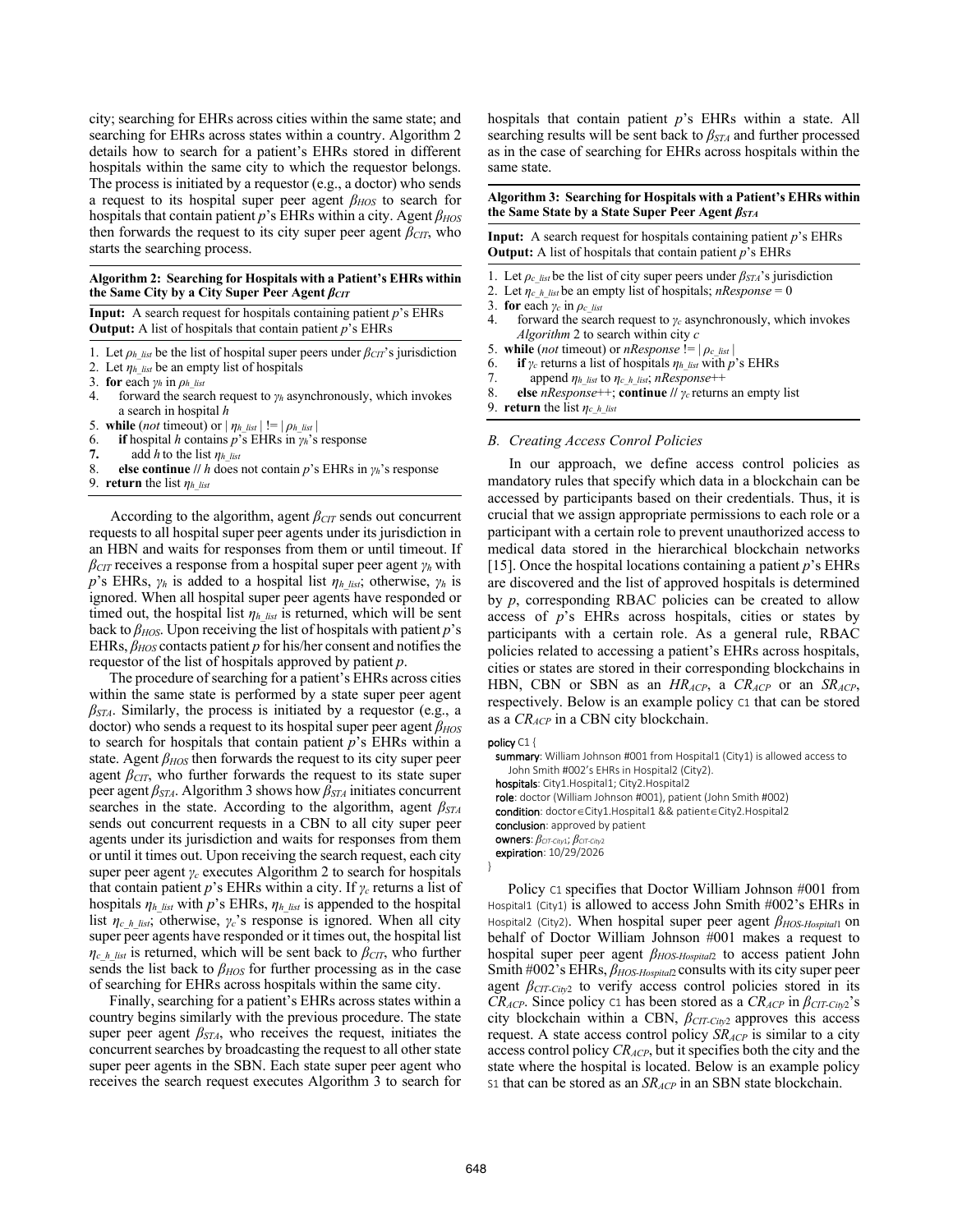#### policy S1 {

}

```
summary: William Johnson #001 from Hospital1 (City1, State1) is allowed
    access to John Smith #002's EHRs in Hospital3 (City3, State3). 
hospital: State1.City1.Hospital1; State3.City3.Hospital3
 role: doctor (William Johnson #001), patient (John Smith #002) 
condition: doctor e State1.City1.Hospital1 && patient e State3.City3.Hospital3
conclusion: approved by patient
 owners: βSTA-State1; βSTA-State3
```
expiration: 04/03/2025

Policy S1 specifies that Doctor William Johnson #001 from Hospital1 (City1, State1) is allowed to access John Smith  $#002$ 's EHRs stored in Hospital3 (City3, State3). When hospital super peer agent *βHOS-Hospital*<sup>1</sup> makes a request on behalf of Doctor William Johnson #001 to hospital super peer agent *βHOS-Hospital*<sup>3</sup> to access patient John Smith #002's EHRs, *βHOS-Hospital*<sup>3</sup> consults with its city super peer agent *βCIT-City*3, who then consults with its state super peer agent *βSTA-State*<sup>3</sup> to verify access control policies stored in its *SRACP*. In this case, *βSTA-State*<sup>3</sup> can approve this access request as state access control policy S1 has been stored as an *SRACP* in *βSTA-State*3's blockchain within an SBN,

Since a hospital access control policy *HRACP* specifies access rights within the same city, neither city nor state information is required for a hospital location. For some examples of hospital access control policies, refer to earlier work [2].

Note that an access control policy for accessing a patient's EHRs across hospitals, cities or states has multiple owners. For example, policy C1 is owned by both *βCIT-City*<sup>1</sup> and *βCIT-City*2; thus, the policy is duplicated and stored as encrypted *CRACPs* of both *βCIT-City*<sup>1</sup> and *βCIT-City*<sup>2</sup> in their CBN city blockchain.

# *C. Retrieving the EHRs*

Once access control policies for approved hospitals are established in HBNs, CBNs and the SBN, access requests for patient EHRs can be made by a regular peer and authenticated by the corresponding super peer agents. The process starts with a requestor (e.g., a doctor) who seeks to get access to a patient's EHRs by sending a request to its hospital super peer agent *βHOS*. Agent *βHOS* validates this request by checking if any relevant policies exist in its *HRACP*. If the access will be across the cities or states, agent *βHOS* needs to ask its city / state super peer agent for relevant policies in their *CRACP* / *SRACP*. If relevant policies do not exist, *βHOS* may request the creation of RBAC policies as described in Section IV.B; otherwise, agent *βHOS* forwards the request to all hospital super peer agents associated with the approved hospitals listed in the policy records to retrieve the patient's EHRs stored in their HBNs. For each hospital super peer agent who receives the request from agent *βHOS*, permission checks are performed based on the policy records *HRACP*, *CRACP* or *SRACP* stored in its corresponding blockchain in HBN, CBN or SBN. If the requested access is granted, the hospital super peer agent begins extracting the requested EHRs from its CHB and returns the access link to the patient's EHRs to agent *βHOS*, who forwards the link to the original requestor.

## V. CASE STUDY

To demonstrate the feasibility and efficiency of our proposed approach, we conducted experiments to simulate the interactions between participants from the hierarchical blockchain networks and evaluate their performance. The experiment environment consists of multiple identical computers connected under the same domain network. The computer specifications are Intel® Core<sup>TM</sup> i7-4790k CPU @ 3.60GHz (4 CPU Cores); 16 GB RAM, Windows 10 OS (64-bit, x64-based processor); and 256 SSD Hard Drive. The domain network used in this case study has a recorded Internet speed of 600 Mbps.

#### *A. EHRs Search Time Across All Networks*

In the first experiment, we simulate the concurrent EHRs search process described in Section VI.A. We record and analyze the time taken for the search process based on the number of hospital visits made by a patient in a given period. The search time includes the moment when a requestor submits a search request to its hospital super peer agent *βHOS* until the moment when agent *βHOS* returns to the requestor the results of the search request collected from all other super peer agents. We assume that a hospital visit made by a patient always generates an EHR that is added to a hospital blockchain. Each hospital super peer agent maintains a separate local index file for efficient responses to any EHR-related inquiry. The experiment is conducted under three different scopes, which are searches within a city, searches within a state, and searches within a country. For searches within a city, we simulate a random number of hospital super peer agents *βHOSs* with a range of [10, 30], along with a single city super peer agent *βCIT* that facilitates the concurrent search. For searches within a state, we simulate a random number of city and hospital agents, where the ranges for city super peer agents *βCITs* and hospital super peer agents *βHOSs* are [100, 500] and [10, 30], respectively. Additionally, a single state super peer agent *βSTA* are also included to facilitate the concurrent search. Finally, for searches within a country, we simulate 50 state super peer agents *βSTAs* with the same ranges for the numbers of city and hospital super peer agents as stated previously. Fig. 4 shows the results of various test cases conducted under multiple different scopes and settings.



Fig. 4. Search time for a patient's EHRs of varying scope

From the figure, we can see that searches made within a smaller scope (city) have shorter search time when compared to searches made within a larger scope (state and country). This can be attributed to the increasing cost of overhead involved when additional blockchain network layers are involved in the search process. Additional observation of the figure also shows that the search time remains relatively constant regardless of the number of hospital visits made by a patient. Several factors, such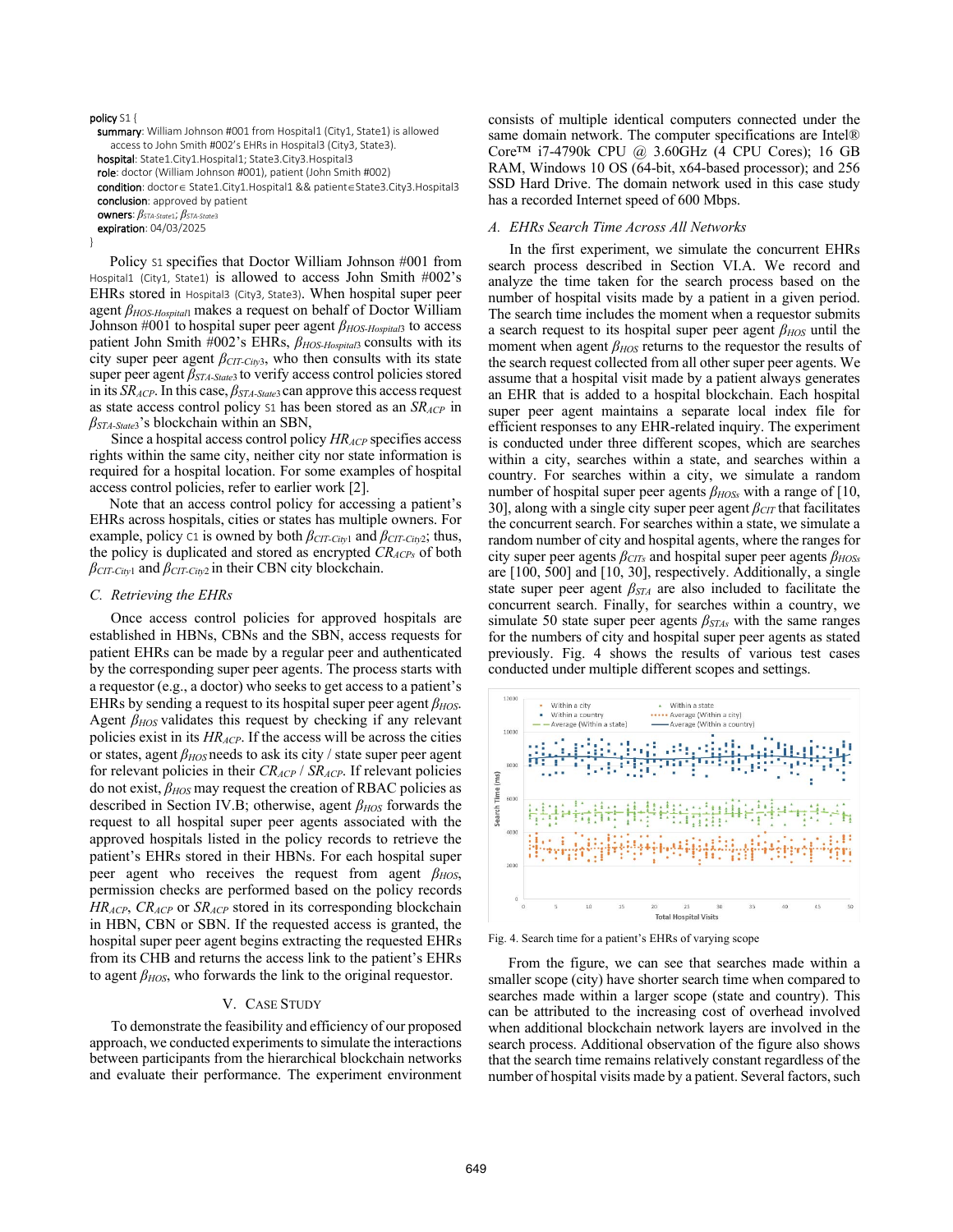as the use of separate index files to track patients' EHRs for quick responses, and the small size of the metadata collected during the concurrent search process, contribute significantly to this stability.

#### *B. Access Control Policy Generation and Addition*

In this experiment, we simulate the creation and addition of access control policies to a blockchain for all relevant parties. We record and analyze the total time taken based on the number of policies created and added to the blockchain. The first phase of the timing process consists of disseminating data from a source hospital super peer agent *βHOS-S* to all relevant hospital, city, or state super peer agents and creating new *HRACP*, *CRACP*, or *SRACP* records from the disseminated data. The second phase of the timing process consists of adding newly created *HRACP*, *CRACP*, or *SRACP* records to the relevant hospital, city, or state blockchain through a consensus process described in Algorithm 1 and earlier work [2]. We assume that these processes are carried out continuously, with little or no delay between the completion of each process. Fig. 5 shows the experimental results, where the experiment is conducted under three different scenarios for creating and adding access control records to a blockchain, i.e., *HRACP* records only, *CRACP* records only, and *SRACP* records only.



Fig. 5. Time taken to create and add  $HR_{ACP}$ ,  $CR_{ACP}$ , or  $SR_{ACP}$  policy records

As in the first experiment, the number of super peer agents involved in each scenario is randomized within a specified range. For the *HR<sub>ACP</sub>* only scenario, there is a range of [10, 30] hospital super peer agents *βHOSs*, including *βHOS-S*. For the *CRACP* only scenario, there is a range of [100, 500] city super peer agents  $\beta_{\text{CITs}}$ , including the  $\beta_{\text{HOS-S}}$ 's city super peer agent  $\beta_{\text{CIT}}$ . For the *SRACP* only scenario, there are 50 state super peer agents *βSTAs*, including *βHOS-S*'s state super peer agent *βSTA*. From the figure, we can see that in all three scenarios, the time taken to create and add the policy records increases at a steady rate as the number of policy records involved increases. This can be mostly attributed to the second phase of the experiment to add the policy records to a blockchain; while not shown in the figure, the time recorded in the first phase remains relatively small in the overall figure. In our approach, each super peer agent is responsible for initiating its own consensus process to add newly created records to the blockchain. The number of policies created is equal to the number of consensus processes required to add those policies to the blockchain, which adds

more time. Since we only deal with scenarios involving *HRACP*, *CRACP*, or *SRACP* only, each consensus process must take place in the same blockchain network, i.e., an HBN, a CBN, or an SBN. This means no concurrent consensus processes occur between multiple blockchain networks. Furthermore, we observe that in the *CRACP* only scenario, creating and adding *CRACP* records take the longest time compared to the time needed for creating and adding *SRACP* only records and *HRACP* only records. This is due to the significantly larger potential number of city super peer agents *βCITs* (i.e., 100 to 500) compared to 50 state super peer agents *βSTAs* and 10-30 hospital super peer agents *βHOSs*. This greater number of city super peer agents results in a greater overhead of time spent in the consensus process. It should be noted that the scenarios presented in this experiment are theoretical and are unlikely to occur in a real-world scenario. There would most likely be a mix of *HRACP*, *CRACP*, and *SRACP* generated from an initial search request. Thus, in real-world situations, the overall time taken can be reduced as adding *HRACP*, *CRACP*, and *SRACP* to their corresponding blockchains can be parallelized in different blockchain networks.

## *C. EHRs Retrieval Time in Hierarchical Blockchains*

Finally, we simulate EHRs retrieval from a hospital within a city, a state, and a country. In this experiment, a source hospital super peer agent *βHOS-S* initiates an EHRs retrieval request on behalf of a regular peer agent to a target hospital super peer agent *βHOS-T*. We record and analyze the total time taken to retrieve a patient's EHRs vs. the number of EHRs that are to be retrieved. The total time taken includes the time for a regular peer's retrieval request to be validated by *βHOS-S* and *βHOS-T* and the time to download and decrypt the requested EHRs stored with the target hospital. In our current design, a block can contain only one *HRMER* record per patient. Therefore, retrieving multiple EHRs for a patient requires extracting multiple *HRMER* from multiple independent blocks of the target hospital's CHB. To avoid long download time, multimedia files are allowed to be downloaded concurrently. In this experiment, we randomize the sizes of the multimedia files within a range of [100, 1000] MB. Fig. 6 shows the experimental results for EHRs retrieval from a hospital within a city, a state, and a country.



Fig. 6. Retrieval time for a patient's EHRs from a target hospital

From the figure, we can see that in all three cases, the time required to retrieve a certain amount of EHRs increases at a steady rate as the number of EHRs to be retrieved increases.